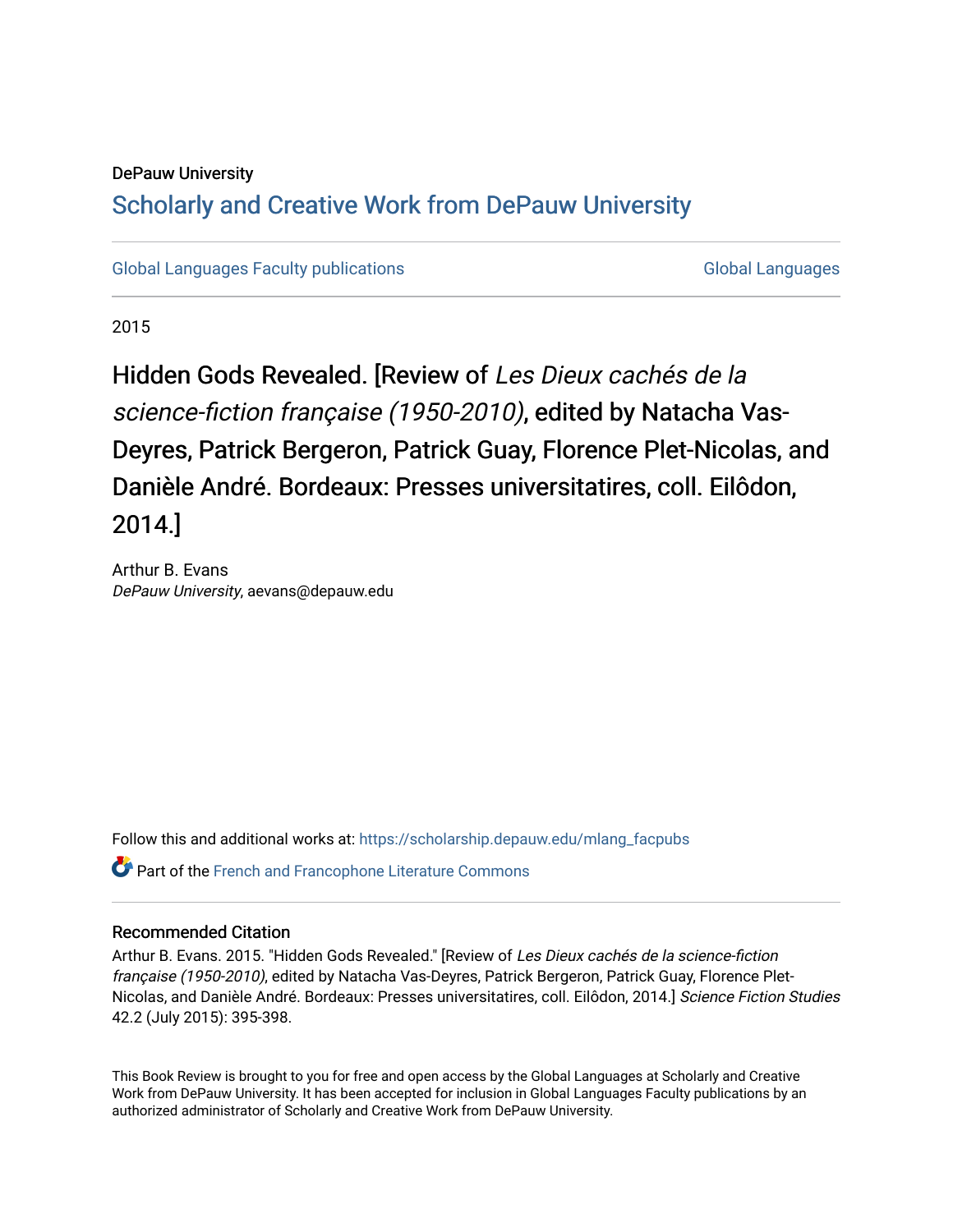*Les Dieux cachés de la science-fiction française (1950-2010), edited by Natacha Vas-Deyres, Patrick Bergeron, Patrick Guay, Florence Plet-Nicolas, and Danièle André (Bordeaux: Presses universitatires, coll. Eilôdon, 2014).]*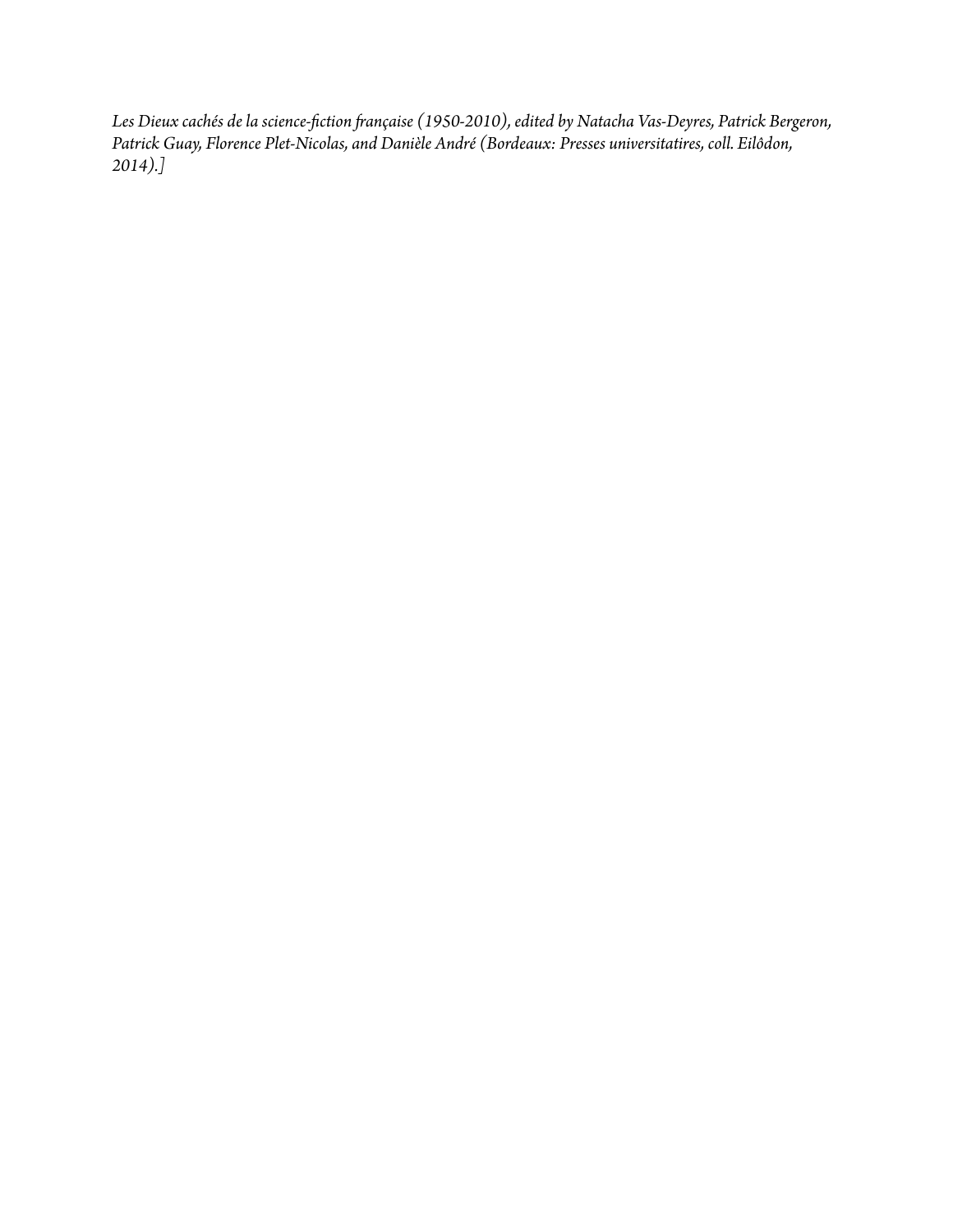# *[DePauw University](http://depauw.edu)*

*[From the SelectedWorks of Arthur Bruce Evans](http://works.bepress.com/arthur_evans)*

*November 2015*

*Hidden Gods Revealed. [Review of Les Dieux cachés de la science-fiction française (1950-2010), edited by Natacha Vas-Deyres, Patrick Bergeron, Patrick Guay, Florence Plet-Nicolas, and Danièle André (Bordeaux: Presses universitatires, coll. Eilôdon, 2014).]*

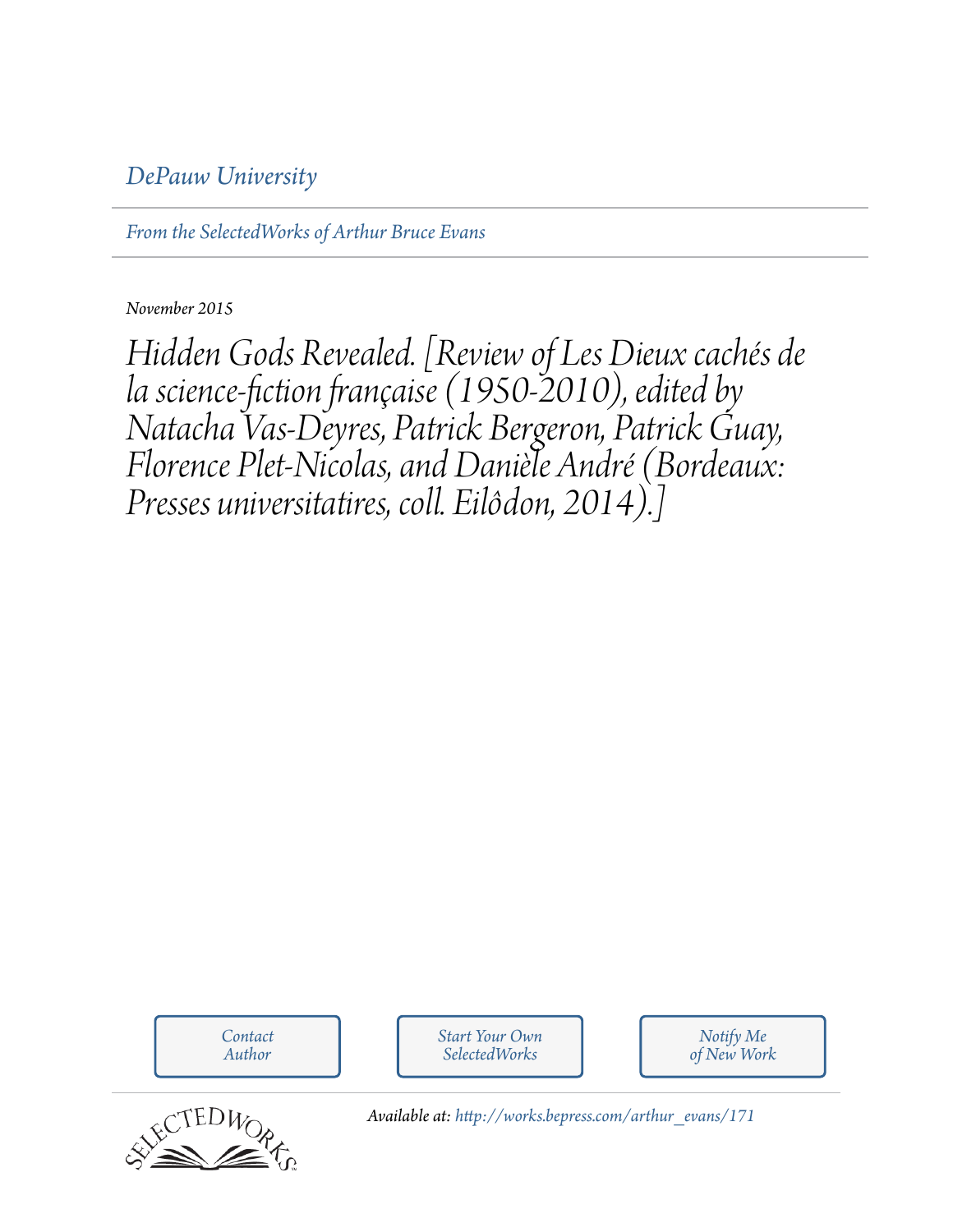#### **BOOKS IN REVIEW**

**Hidden Gods Revealed.** Natacha Vas-Deyres, Patrick Bergeron, Patrick Guay, Florence Plet-Nicolas, and Danièle André, eds. *Les Dieux cachés de la science-fiction française et francophone (1950-2010)* [The Hidden Gods of French and Francophone SF, 1950-2010]. Bordeaux: Presses universitaires de Bordeaux, coll. Eidôlon, 2014. 315 pp. 23€ pbk.

As I previously pointed out in a book review called "Good News from France" (*SFS* 40.3 [Nov. 2013]: 534-39), since 2012 there has been a growing corpus of top-notch criticism about sf generally—and Francophone sf in particular—being published in France and Québec. And what is especially notable about this development is *where* this scholarship is being published and *who* is producing it. Challenging a very long tradition of resistance to the study of sf in the academy, professors and graduate students at a number of universities in France and Québec are now leading the charge. And their university presses are joining the ranks. This book gathers together the papers given at an academic conference on sf—one of the first of its kind—that took place at the Université de Bordeaux in November 2012. A companion volume, called *C'était demain* [It Was Tomorrow] and focusing on Francophone sf from 1890 to 1950, is scheduled to appear in 2016; it will collect the papers from another academic conference on sf that took place at the Université du Québec in Chicoutimi in October 2013. Both conferences and the resulting publications were organized by the CLARE group of the Université de Bordeaux Montaigne, the University of New Brunswick, and the Université du Québec à Chicoutimi (UQAC).

The title of the present volume refers to the famous book *Le Dieu caché: étude sur la vision tragique dans les Pensées de Pascal et dans le théâtre de Racine* [The Hidden God: A Study of Tragic Vision in the *Pensées* of Pascal and the Theater of Racine, 1955] by the Marxist-humanist Lucien Goldmann. In it he explores the "hidden" world-views that shaped the creative work of these two iconic writers of the French literary tradition. Further clarifying this intertextual reference, in a preface called "Au commencement étaient la religion, la métaphysique et la politique" [In the beginning was religion, metaphysics, and politics], the two editors Vas-Deyres and Bergeron identify these three ideological aspects as "hidden gods" embedded in Francophone sf from 1950 to 2010, themes around which both the 2012 conference and this book were organized.

But for those sf scholars unfamilar with French-language sf, the title of *Les Dieux cachés* might also just as easily be understood as referring to the many important but "hidden gods" of French sf from the post-WWII years to today—writers such as Gérard Klein, Nathalie Henneberg, Jean-Pierre Andrevon, Pierre Pelot, Serge Brussolo, and Pierre Bordage, among many others—who deeply influenced the thematic and stylistic paths that Francophone sf would take throughout this period.

The book is divided into five sections, with three to six articles per section. The first is called "Politique-fiction dans la science-fiction française et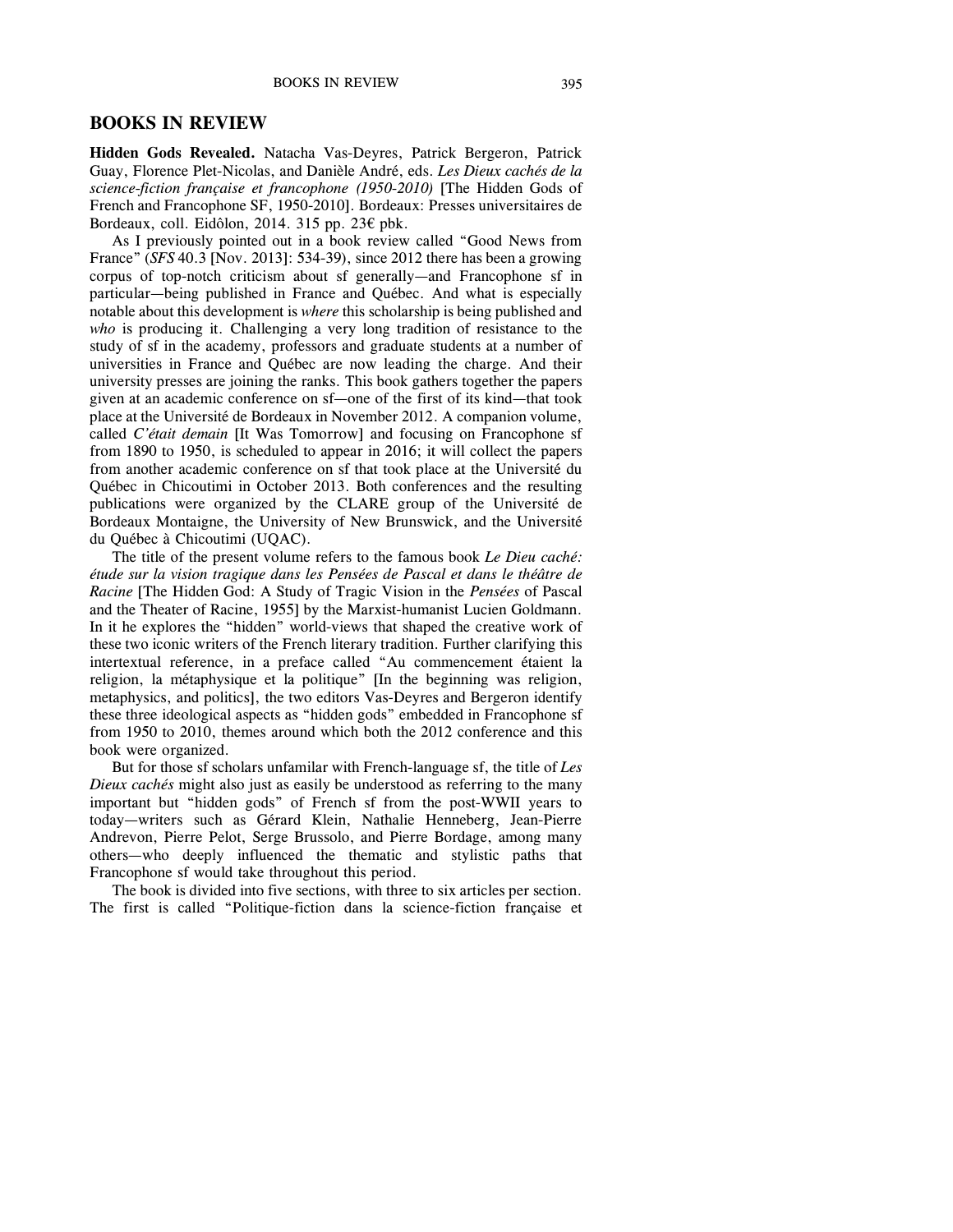francophone" [Politics-fiction in French and Francophone sf]. It contains articles by Hervé Lagoguey on Andrevon and especially the latter's ecological sf; by Alexandre Marcinkowski on French cyberpunk; and by Pierre-Gilles Pélissier on the dystopian worlds of Pelot.

The second section is titled "Singularités et marges de la science-fiction [Singularities and margins of sf]. It features articles by Isabelle Limousin on the sf exposition at the Musée des arts décoratifs [Museum of the decorative arts and design] in Paris in 1967-68; by Thierry Jandrok on Brussolo's "hybrid" sf; by Cédric Cauvin on the representations of humanity in the works of Bordage; by Marc Atallah on the genre-bending and postmodernist work of Michel Houellebecq; and by Gilles Menegaldo on time and memory in two films—Chris Marker's *La Jetée* [The Jetty, 1962] and Alain Resnais's *Je t'aime, je t'aime* [I Love You, I Love You, 1968].

The third section, "Disharmonie des sphères dans la science-fiction" [Disharmony of the spheres in sf] offers essays by Jean-Loup Héraud on the future of humanity in the novels of Philippe Curval, Pierre Boulle, and Alain Damasio; by Danièle André on the sf cinema of Luc Besson; by Alain Sebbah on the treatment of time in several sf films such as *Babylon AD* (2008), *Immortel* (2004), and *L'Origine du XXIe siècle* [Origins of the 21st Century, 2000]; and by Patrick Bergeron on a variety of post-apocalyptic sf tales such as Stefan Wul's *Niourk* (1957), Robert Merle's *Malevil* (1972), Yves Thériault's *Si la bombe m'était contée* [If the Bomb Were Told to Me, 1962), as well as the Québécois tv series *Temps mort* [Time Out, 2008-11].

The fourth section, "Dieux, spiritualité et religion: paradoxes de la science-fiction?" [Gods, spirituality and religion: paradoxes of sf?], as its title suggests, is explicitly focused on religious concerns. It also contains the largest number of articles—including some by well-known French and Québécois sf scholars and writers—such as the one by Simon Bréan on the "thousand deaths of god" in Francophone sf; by Roger Bozzetto on three short stories by Élisabeth Vonarburg; by Vonarburg herself, in response to Bozzetto, on world-building in her sf; by Laurent Bazin and Philippe Clermont on churches and religious belief in several modern sf uchronias by Alain Bergeron, Corberan and Eric Chabbert, Pelot, Alain Grousset and Dominique Martinigol, Vonarburg, and Ugo Bellagamba; by Claire Cornillon on spirituality in the sf works of Bordage; and by Samuel Minne on human mutation in two sf novels by Henneberg, *La Plaie* [The Plague, 1964] and *Le Dieu foudroyé* [The Thunderstruck God, 1976].

The fifth and final section of *Les Dieux cachés*, called "Planches hexagones et francophones: l'au-delà de la science-fiction" [French and Francophone drawing boards: the afterlife of sf], focuses on sf comics. It includes articles by Julien Baudry on sf *bandes dessinées* for the young created during the late 1940s and 1950s; by Jérôme Goffette on the French comic book creator and film director Enki Bilal; by Charles Combette on the Belgian comic series *Les Aventures de Blake et Mortimer* [The Adventures of Blake and Mortimer, 1946-present]; and by Florence Plet-Nicolas on the place of God in the celebrated sf comics series *Valérian* (1970-2010).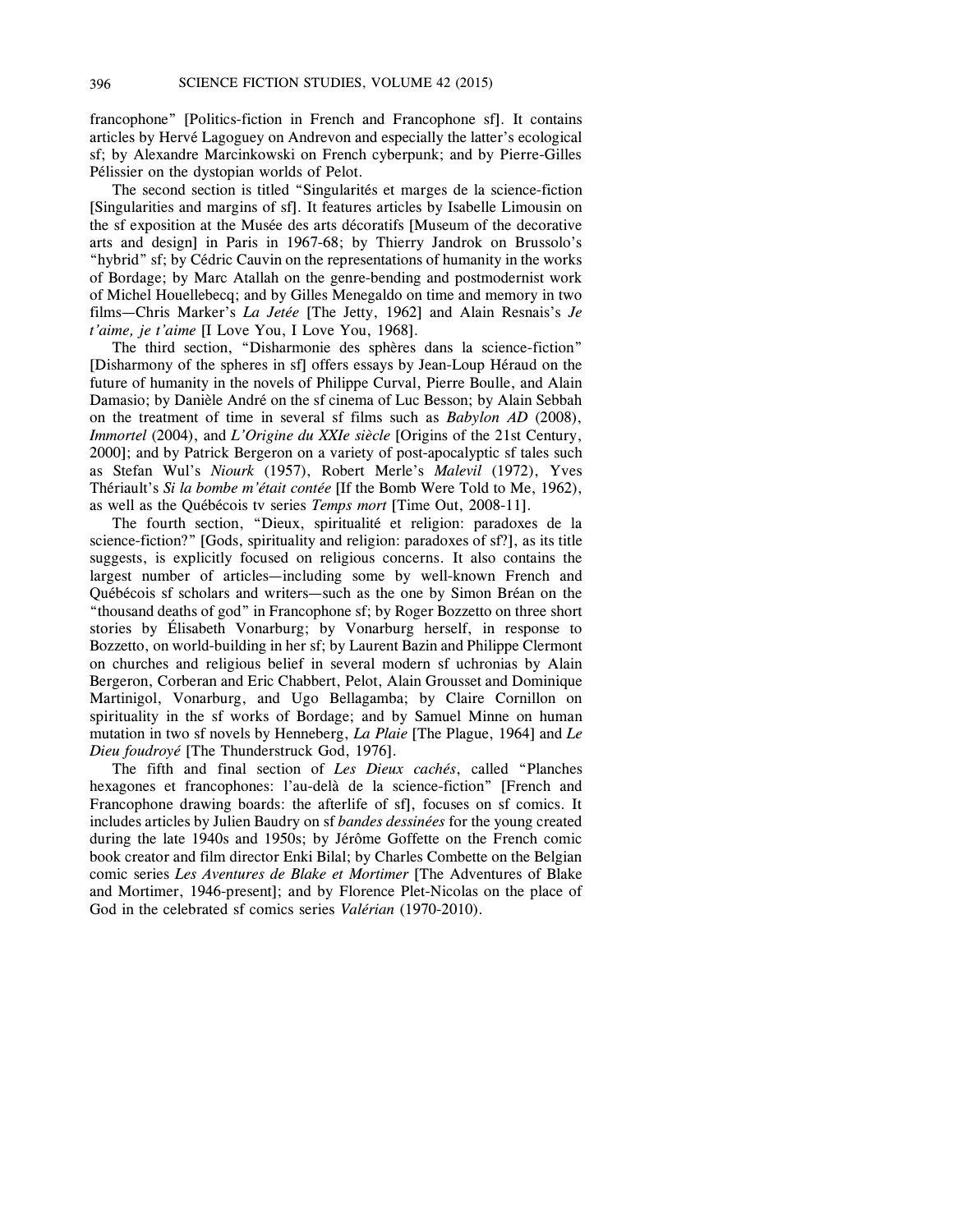BOOKS IN REVIEW 397

In addition to these very interesting articles, the critical usefulness of *Les Dieux cachés* is enhanced by three items appearing in its appendix: a primary and secondary bibliography of the many references made in the articles, an index *nominum* (of proper names), and an index *rerum* (of things). Further, the book opens, right after its brief editorial preface, with an excellent introduction by legendary French sf author, editor, and publisher (and SFRA Pilgrim Award winner) Gérard Klein. Titled "La Science-fiction française des années 1950: Rupture ou hybridation? Non, retrouvailles" [French SF of the 1950s: a Break or a Hybridization? No, a Reunion], Klein's essay refutes what he sees as a misguided trend in some contemporary French sf criticism:

Un mythe imprègne certaines recherches plus ou moins récentes concernant la science-fiction française de l'après-Seconde Guerre mondiale, celui de la rupture, ou de l'apparition inattendue d'un genre nouveau, venu d'Amérique, la science-fiction, ou exprimé de façon plus acceptable, celui de l'hybridation. Mais ce dernier lui-même impliquerait l'existence d'espèces quasiment différentes. Ce mythe, on le retrouve plus ou moins affirmé dans quelques thèses récentes ... et dans nombre d'articles et de déclarations. Ces auteurs attachent sans doute trop d'importance à leur propre découverte du domaine et aux canaux de leur découverte, collections et revues postérieures à 1950.

Ce mythe ne repose sur rien, mais sur des légendes.... (15) [A myth permeates some of the relatively recent research on French science fiction of the post-World-War-II period: that of a break and the unexpected appearance of a new genre arriving from America called science fiction or, expressed in a more acceptable manner, that of a hybridization. But this latter term implies the existence of two essentially different species. This myth is more or less asserted in some recent dissertations ... and in a number of articles and other writings. These authors are no doubt attaching too much importance to their own discovery of this field and to the means by which they made their discovery—criticism and journals published after 1950.

This myth is built on nothing more than legends....]

Klein then goes on to argue that the young university researchers of today who claim that French sf dates from (and partially derives from) the postwar "American sf invasion" of the late 1940s and 1950s are simply ignorant of the long and rich tradition of French sf dating from before that period, as chronicled by Jean-Jacques Bridenne, Pierre Versins, Jacques Van Herp, and Brian Stableford, among others. Whether it was labeled "science-fiction" or *anticipation* mattered little—its content was the same. I must add that such historical short-sightedness in contemporary sf scholarship is not limited to certain members of the new generation of Francophone sf scholars. As I have described elsewhere (see "Histories" in *The Oxford Handbook of Science Fiction*, ed. Rob Latham [NY: Oxford UP, 2014]: 47-58), there is also a growing tendency among young Anglophone sf researchers to attribute the origins of the entire sf genre not to Wells, Verne, Shelley, or the *voyages imaginaires* of the seventeenth or eighteenth century but rather to the American pulp magazines of the 1920s and 1930s—in other words, when the term "science fiction" was adopted as the genre's official name. But this is another discussion....